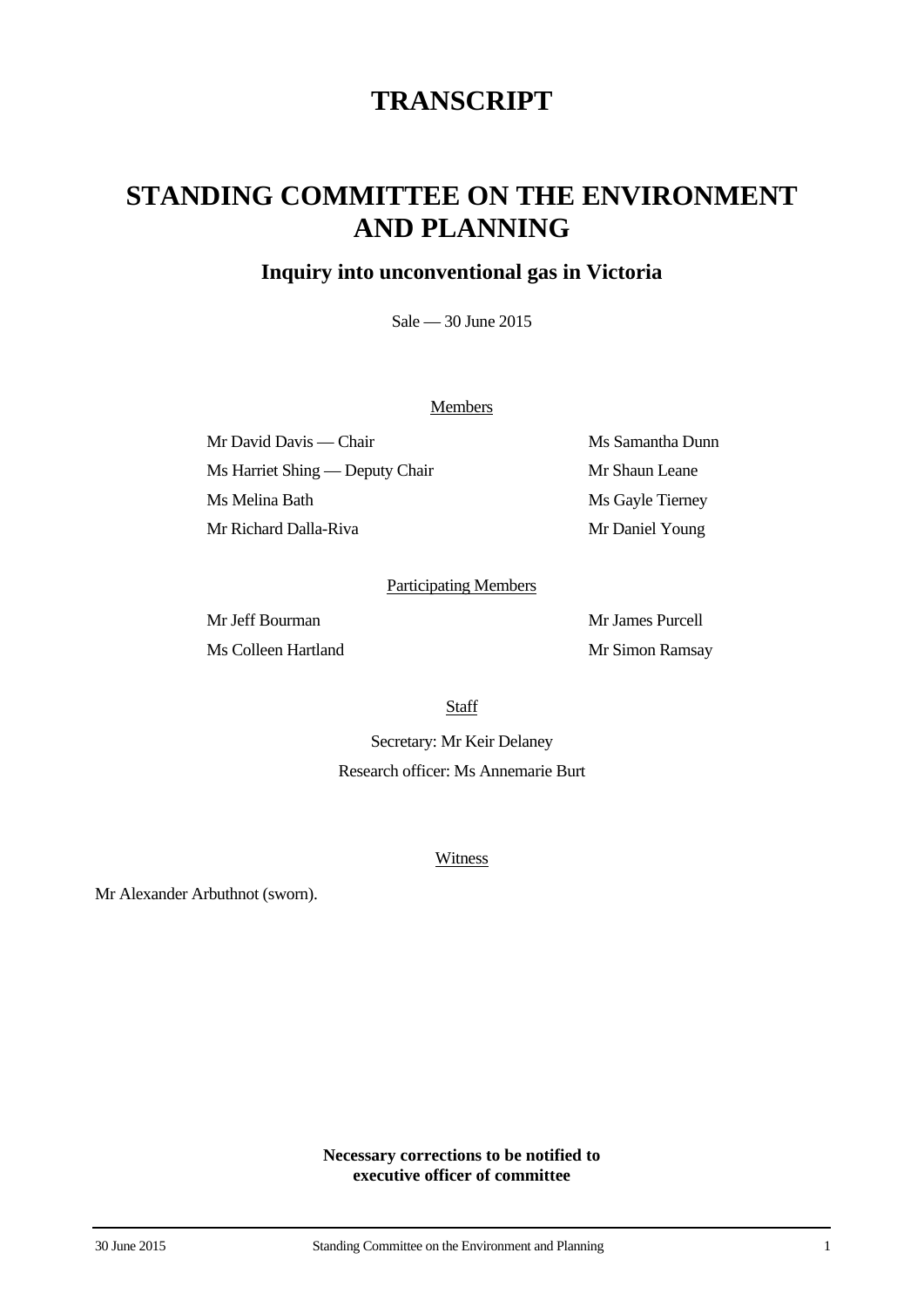**The CHAIR** — I welcome in the first instance Alex Arbuthnot to the microphone. I think we have done the introductions already. I will restate, though, that at these public hearings of the Standing Committee on the Environment and Planning all evidence is protected by parliamentary privilege. Therefore you are protected against any action for what you say here today, but if you go outside and repeat the same things, those comments may not be protected by this privilege. I am going to ask here to get Alex to take the oath or affirmation. He might want to put his name and address and contact details there as well.

**Mr ARBUTHNOT** — My name is Alexander William Arbuthnot. I come from which is in the Macalister irrigation district.

**The CHAIR** — Alex, you might want to begin with a short statement, and then we will ask a few questions.

**Ms SHING** — About 5 minutes.

**Mr ARBUTHNOT** — Thank you, and can I say, welcome to Sale. I am delighted that you are up here, because in Sale, we, the top dairy farmers of the district and the vegetable growers, have worked for 50 years with a mining company. Although I am aware of some water issues at Yarram, and somebody may well in the next two days bring those up, I think we have coexisted and worked together to the benefit of everyone. Although I sit on a number of committees, of which you will all be aware, I am here today representing Alex Arbuthnot, so I am not wearing my VFF hat, my Landcare hat or my regional development hat.

My theme today really is: why can't regional Victoria have the same benefits from gas as does Melbourne? Melbourne has, in actual fact, the highest per capita consumption of gas of any city in Australia and the highest industrial use. I even notice the plastic cup that you give the water in is made out of probably coal seam gas or gas. Melbourne people enjoy and can switch on their gas, at pretty reasonable prices, I might add. I cannot on the farm, and I probably never will be able to, but what I will be advocating is that gas should be connected to most of our regional towns in Victoria. I note that when Leongatha was connected to gas my dairy company, Murray Goulburn, the biggest dairy company in Australia, switched over to gas connection, and I am sure that if we had more towns connected to gas, we would have more manufacturing industries in regional Victoria. So my message today is coexistence, and the biggest winners would be employment and economic development in our regions.

**The CHAIR** — All right. Thank you for that contribution. I think all of us are very aware of the need for jobs and economic growth in the state to enable us to have the standard of living we desire. Do you think it is feasible to connect every town in country Victoria? Is that a feasible objective?

**Mr ARBUTHNOT** — Yes. I think it should be an outcome that we in regional Victoria should work towards. Naturally there would be some economics in it. When I drive through some towns and see Lock the Gate signs, I presume these people would not connect to gas, would they, if it came to their town? But no, I am being facetious. I think there would be an increase in our regional living — in the population — in our regional towns, and hopefully some industries could move from Melbourne.

Although I cannot speak for Patties Pies. If Patties Pies were not connected to gas now, there would probably be a high chance that they would have been moved to Melbourne, and I do not think that is good for Melbourne. If we want to grow this wonderful state and the resources in our regions, I think gas will be a critical player.

**The CHAIR** — Alex, just following up your comment about the dairy industry in the town. As you were saying, it was connected. What was the impact of that connection?

**Mr ARBUTHNOT** — To Murray Goulburn?

#### **The CHAIR** — Yes.

**Mr ARBUTHNOT** — I think all of Murray Goulburn's factories now are connected to gas, but Murray Goulburn is moving into the value-added market. It is new technology that is being introduced into the Leongatha factory. It is producing UHT milk for the global market, and I would expect that if it had not been connected to gas, none of that would have happened. So we are seeing not only a growth in opportunity here, we are also seeing a growth in global opportunities for Gippsland. It does not just stop there. I think there are opportunities in education, training et cetera as well — even research.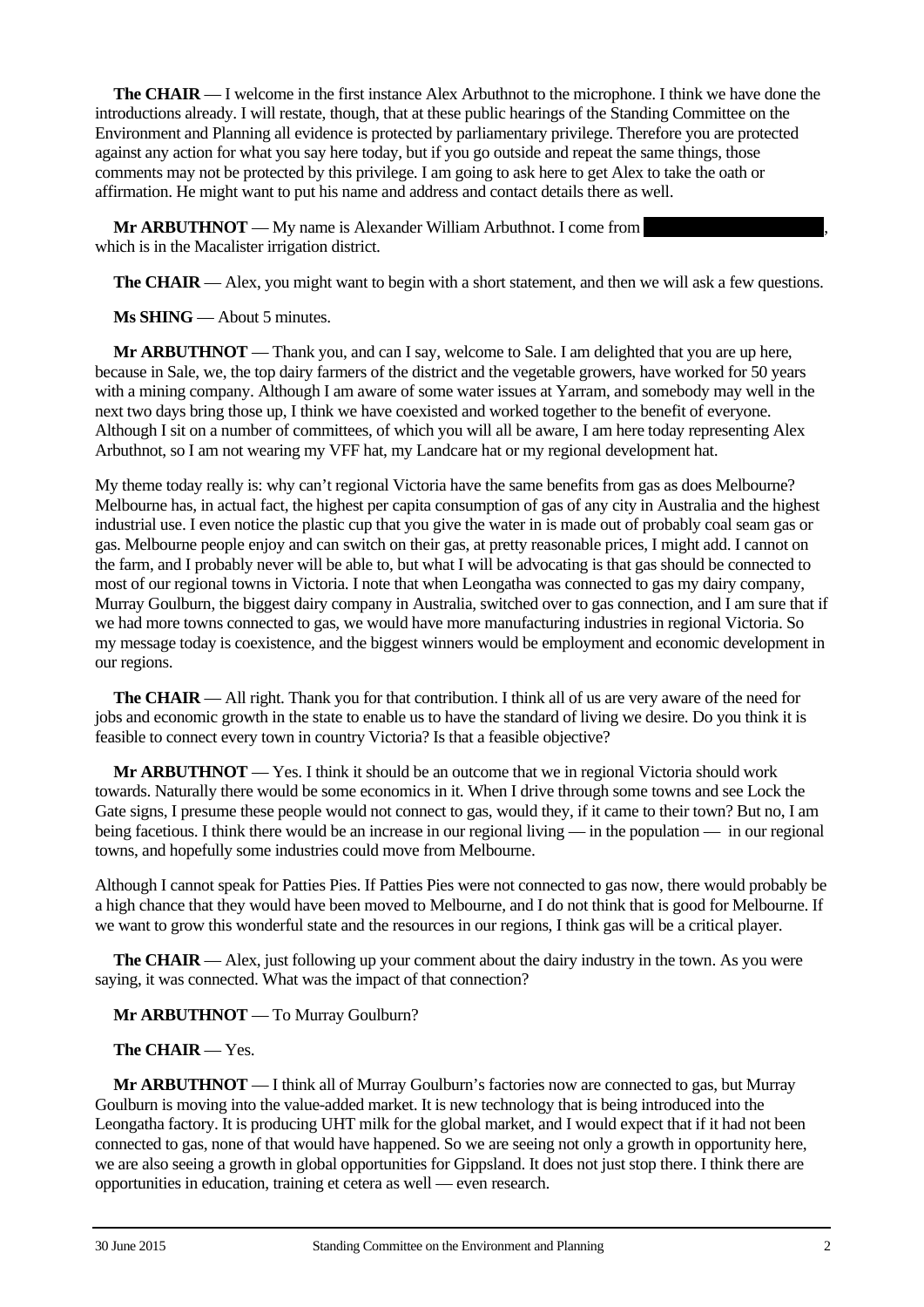**Ms SHING** — Thanks, Alex, for your contribution and your earlier statement. I would like to hear your views on the best way to manage risk in the context of growing industry and the benefits you have talked about for regional Victoria in relation to gas availability and specifically at what point you think risk can be managed to a level that enables agriculture and dairy, as well as Landcare management, which obviously you are very familiar with, to be able to be maintained and sustained and then also grown into the future.

**Mr ARBUTHNOT** — Yes, thanks. There is a lot of risks, including social risks and including impacts on agriculture. This is spelt out in a number of reports. If we are to build confidence with the community, we have to manage all of those risks.

I note that gas is in two acts. You will notice that I mentioned that in my report. Coal seam gas is in the mining act, and all other gas is in the Petroleum Act. The Petroleum Act has particularly good clauses covering risk management, and those risks not only cover the operation, they cover community. In fact they cover everything in the community, and the minister has very good powers in that respect. Although we do need a number of changes in both Acts, and the Victorian Farmers Federation will talk about that. I think changes are necessary and we must ensure that the regulations are appropriate.

The SLR report commissioned by the Australian Dairy industry actually outlines the regulations covering gas in all the Eastern States — and I do recommend that you read it, or if you do not read it, there is certainly a very good summary. You almost get tired of reading the regulations that are in the acts by the time you read the 150 pages. But one of the issues I have found from farmers is that the community does not have a lot of confidence that the regulations can be enforced. I am a little bit surprised to hear that because in this report and in the Stakeholder Engagement Report released in April, they say that the majority of people do have confidence in the government being able to regulate it, so that is a plus.

**Ms SHING** — Sorry, just to take you back to my initial question, though, I have asked about the nature of risk in terms of whether or not and for the purposes of this inquiry unconventional gas risks can be managed in such a way as to balance the competing interests of economics — the social elements of it and the community elements of it. You have talked about, and I do not want to verbal you, but you have indicated already that there are risks associated with agriculture. In terms of the practical risks as they might play out on the ground, putting to one side the legislation, how do you propose it would be possible to manage the competing risks of going ahead with unconventional gas on the one hand versus what those risks to, amongst other things, agriculture that you have referred to already could be managed?

**Mr ARBUTHNOT** — Thank you, Harriet. I will talk a little bit more about the risks that I understand, which are farmers' risks. I am a humble farmer, and you need to ask the industry people the questions regarding the industry.

**Ms SHING** — That is okay; this is just for the purpose of understanding what your position is.

**Mr ARBUTHNOT** — The risks to the farmer are, firstly, that mining is without doubt the most confronting issue that any farmer who manages his land can face. I have seen, even recently, tears in a person's eyes when they had recently just bought a farm and somebody wanted to explore on it. It is a very emotional issue for a farmer. That is why — here I am speaking for the Victorian Farmers Federation — for many years we have worked very hard to strengthen the clauses in the Victorian Act, and if some of you are familiar with the Victorian Mining Act, it without doubt has the strongest protection in it for farmers, for agricultural land and for the community.

When I say agricultural land, we have an economic clause in there that covers mining versus farming. So that is the first protection. There would not be one other Act in Australia that has that. We have a rehabilitation clause stating that land should be returned back to its agricultural use. If a company goes broke, the government picks up the tab, which has always been a bit of a concern, so we have the bonds, and the Auditor-General ensures that that has happened. The VFF put those clauses in the Act.

But not only that, we have some very good examples at Wemen, Balmoral and Drung South, where land has been mined and has now returned back and is probably producing more in agricultural output from the rehabilitated land than before mining — —

**Ms SHING** — Open cut, you mean?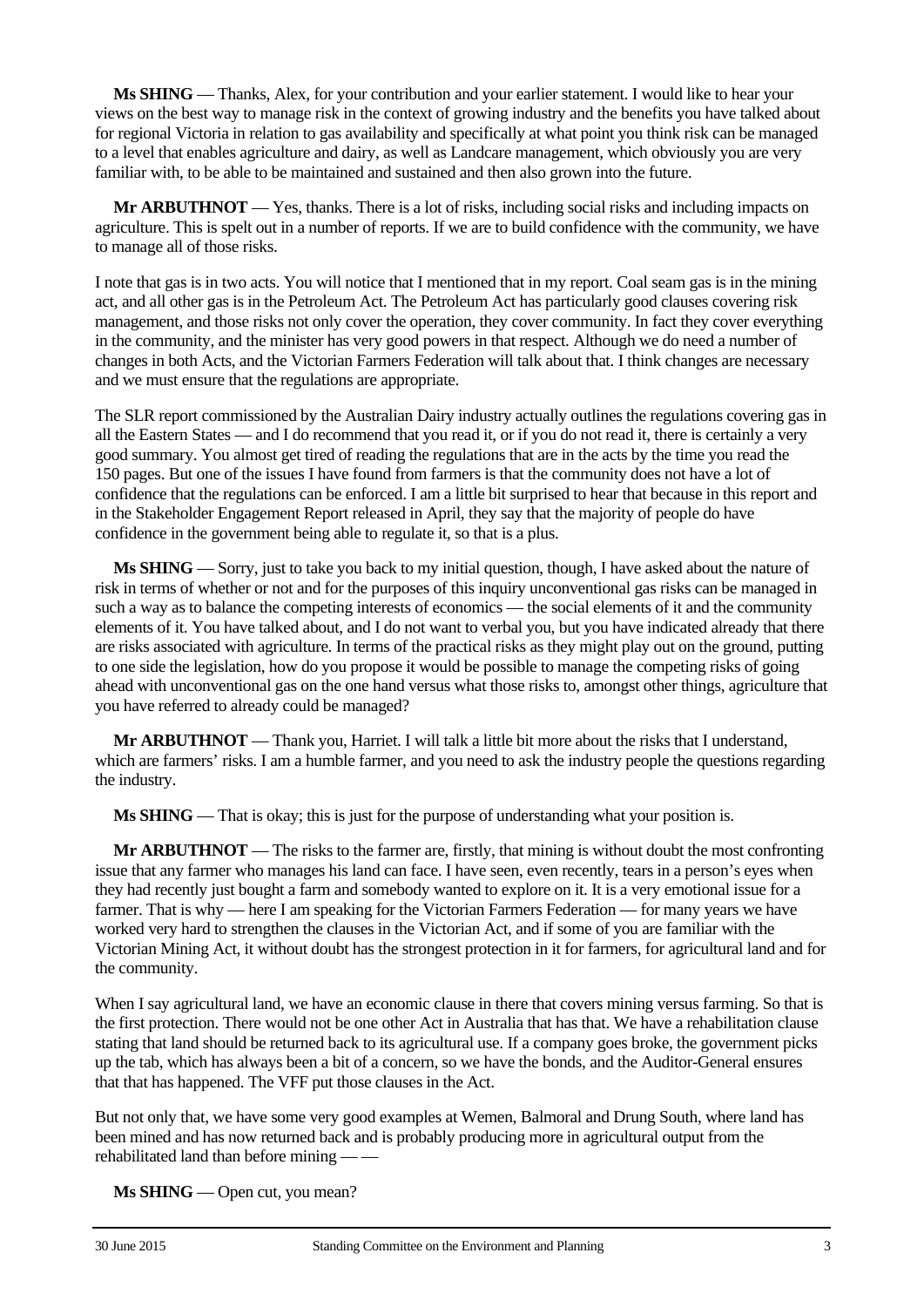**Mr ARBUTHNOT** — Yes, it was mineral sands...——

**Ms SHING** — So talking about unconventional gas then, what I would really like to home in on is the risk management around unconventional gas.

**Mr ARBUTHNOT** — As well as that, we do need to give farmers information, so we have produced this document — which I know the audience cannot see — *Property Access Information — What to do When Someone Wants to Use Your Land*. I am happy to table that; I can send you a copy. When I read it, I noted it not only covers mining, it says exactly, I might say, things relating to the Lock the Gate signs. The Lock the Gate signs state that nobody should enter your property without your permission, and that is the number 1 policy of the Victorian Farmers Federation.

The other issue is the word 'compensation'. We prefer to use the word payments as well as compensation, and that is in the Petroleum Act. The Petroleum Act says quite clearly the farmers or the landowners should be paid for the use of their land. That in my opinion means not only are you getting compensated for damage, you are getting compensated for the use of your land. If I was giving advice to farmers, I would say that every day those people are on your land, you are charging them rent, you are charging them the value of your time, so that farmers are financially and commercially looked after. Our policy is quite clear, the VFF will tell you that: payment should be based on commercial payments. That is why we believe that the farmers should have the right to say no. We had that right in the extractive industries for years — the right to say no. It is the Mines Act now and, quite frankly, I do not know any farmer who has said no, because what he wants is a level playing field to be able to negotiate with the miner, and most of them are commercially minded people and they negotiate a favourable arrangement.

It is the same in the Western Australian Act, which is stronger than the Victorian Act when it comes to rights to negotiate. If you do not want people to come onto your land, that is your right, and we appreciate that, but most farmers — and it is interesting in the Engagement Report and it says it quite clearly too — those who have had gas exploration on their farms were very happy with the outcomes that they had achieved with the mining company.

**Ms BATH** — Every time I wrote a question down, you answered it! I guess there is a question that I would relate to, first of all, endorsing their right to say no. Say Farmer Z says yes and away they go, then what sort of community benefit should there be in your opinion from that farmer saying yes to mining rights to coal seam gas on his property? What other beneficial events should occur for the community as a whole?

**Mr ARBUTHNOT** — Farmers I find, and Simon would know this, are individualists. I have been involved in — in fact I started — the mining subcommittee. I have been involved for 30 years, and farmers have often said to me, 'Why can't we all group together and say no?'. There is nothing stopping you from grouping together, except I have found over the years it is hard to get two farmers to group together. This is not a criticism of them; they are in different commodities, so the issues are different. They are strongly individualistic, and that is a strength, and although maybe in some cases it is a weakness.

In relation to the benefits to the community as a whole, I note Peter Reith recommended that there should be financial benefits that come back to the region. I would personally support that, that there should be benefits that come back to the region. Another issue is the payment of solatium, and solatium under the current mining act is 10 per cent on top of all your other issues. The VFF policy once again is that there should not be a 10 per cent limit; there should be no limit on solatium. I think that clause of solatium, and this panel can give it some thought, could be used more wisely. I know when the township of Flynn was under an exploration licence, I believed that the community at Flynn had the right to ask for a community solatium. Is that how you say that word? It is Latin, isn't it, for something?

**Mr LEANE** — Why did you ask her for? You could have asked me, and I would have known it. So, Alex, basically is your submission that you are in favour if a farmer had the opportunity for unconventional gas to be mined on their property? Are you saying that that should be the case, that they should be allowed to do that?

**Mr ARBUTHNOT** — No. I have articulated, I thought fairly clearly — and not only do I believe it personally, but so does the VFF — that there is the right of the farmer to say no.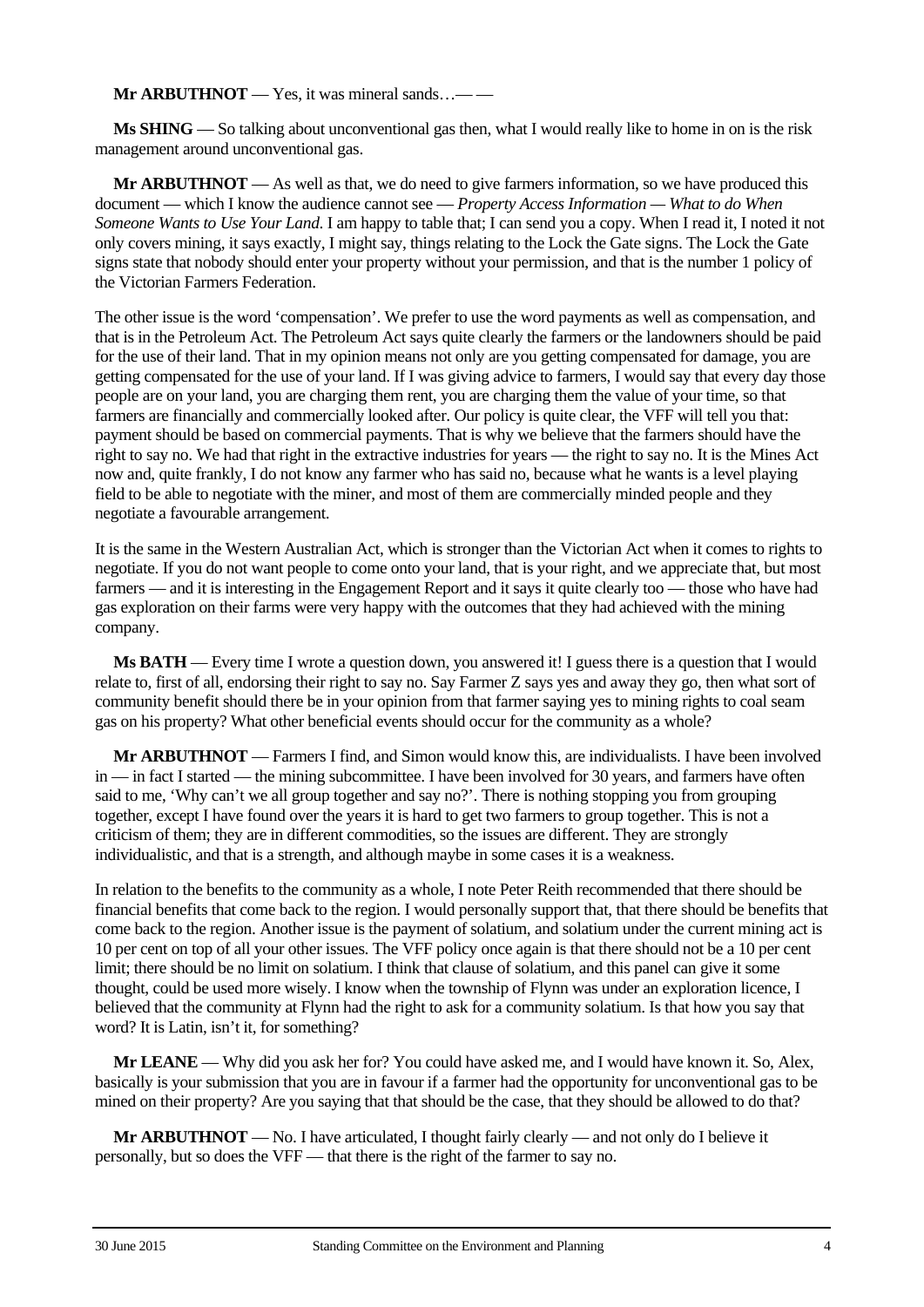**Mr LEANE** — But has the farmer got the right to say no to his neighbour doing this type of exploration because of the obvious reason that if there are any potential effects, those potential effects would affect adjacent land?

**Mr ARBUTHNOT** — That raises a number of issues. Whoever my next door neighbour is, I would not be happy about that person telling me how I could farm or whether I could have a contractual arrangement. If there are what I would call community and neighbour issues, they should be addressed through the planning process and through the objection process. Once again, every person has the right to launch an objection with the minister.

**Ms HARTLAND** — Alex, I was interested to heard you talk about how strong the various acts are that control these issues.

**Mr ARBUTHNOT** — The Victorian ones, yes.

**Ms HARTLAND** — But just recently, in the last year, there was a major mine fire in Morwell. Clearly it comes under those acts, yet those regulations did not help the situation in Morwell. If you are so convinced that regulation is strong enough, why did we have the Morwell mine fire, and how do you think the regulations could prevent contamination of farmland if this went ahead?

**Mr ARBUTHNOT** — That is a broad question. I am not that familiar with the pros and the cons of the Morwell fire. Although I have said the Acts are strong, there is still a lot of work that does need to be done in the Acts to strengthen them. I also believe that Acts of Parliament do have their limitations, and that is why regulations are important. But at the end of the day, those people who have memories will recall we had a bad fire in our gas plant here at Sale. I suppose the world does not exist where you can totally prevent accidents. although we would like it to. To better understand actions — and this was going to be one of my recommendations to you at the end — I believe, and Simon will be aware of it because the VFF has already done it, that the VFF in government, industry, Landcare and the environmental movement should produce best management guidelines for best practice. We have done it in the pipelines industry, and we have already done it with the mining industry. In these guidelines we can pick up what I would call some of the people issues on farm.

In my view no activity should happen if there is any threat to water, but let us assume that it has got the green light from all of the processes. There still can be unhappy farmers. If you come in and leave a gate open, or if you come in and run over their dog and all of those things — entry things, and biosecurity is a big issue for farmers — I think those issues are picked up in what I would call best management guidelines. If they are signed off by both industries, as they were in these other cases, I think you would have a little bit more confidence that the right things will happen.

**Ms HARTLAND** — Alex, my experience of living in Footscray and also of having grown up in Morwell is that you can have all the regulations in the world, but if governments do not enforce them — I do not see any will that any kind of regulation would be enforced or that it would stop farmland being contaminated. If you are basing all of your beliefs that this will work out all right as long as we have got good regulation, how can you assure us that that is exactly what would happen?

**Mr ARBUTHNOT** — I cannot assure you of anything. All I am suggesting is a couple of things that have worked in the past. We have had the mining warden, who is a fairly powerful man; if there are issues, I have always said, 'Go and talk to the mining warden'. The VFF and the industry have put out what we call a compensation agreement, and that is based on that document I had. These are the points you should look for. And I have always advised farmers, 'Make sure that there is a one-contact person with the company', because often the work is done by contractors, so you have got to be able to deal with the one person in the company, and if there is any concern, we have always given the farmers the name of the mining inspector so that he or she can come. If somebody is doing something wrong, as we have seen in New South Wales, where a company was taken to court — and so it should be if it is doing something wrong, because you are dealing with people, with communities and with farmland.

**Mr YOUNG** — Thanks, Alex. There seems to be a hell of a lot of public opinion against this kind of mining. What are your views on the best way to overcome that, as it is something that will have to be addressed if this is to go forward?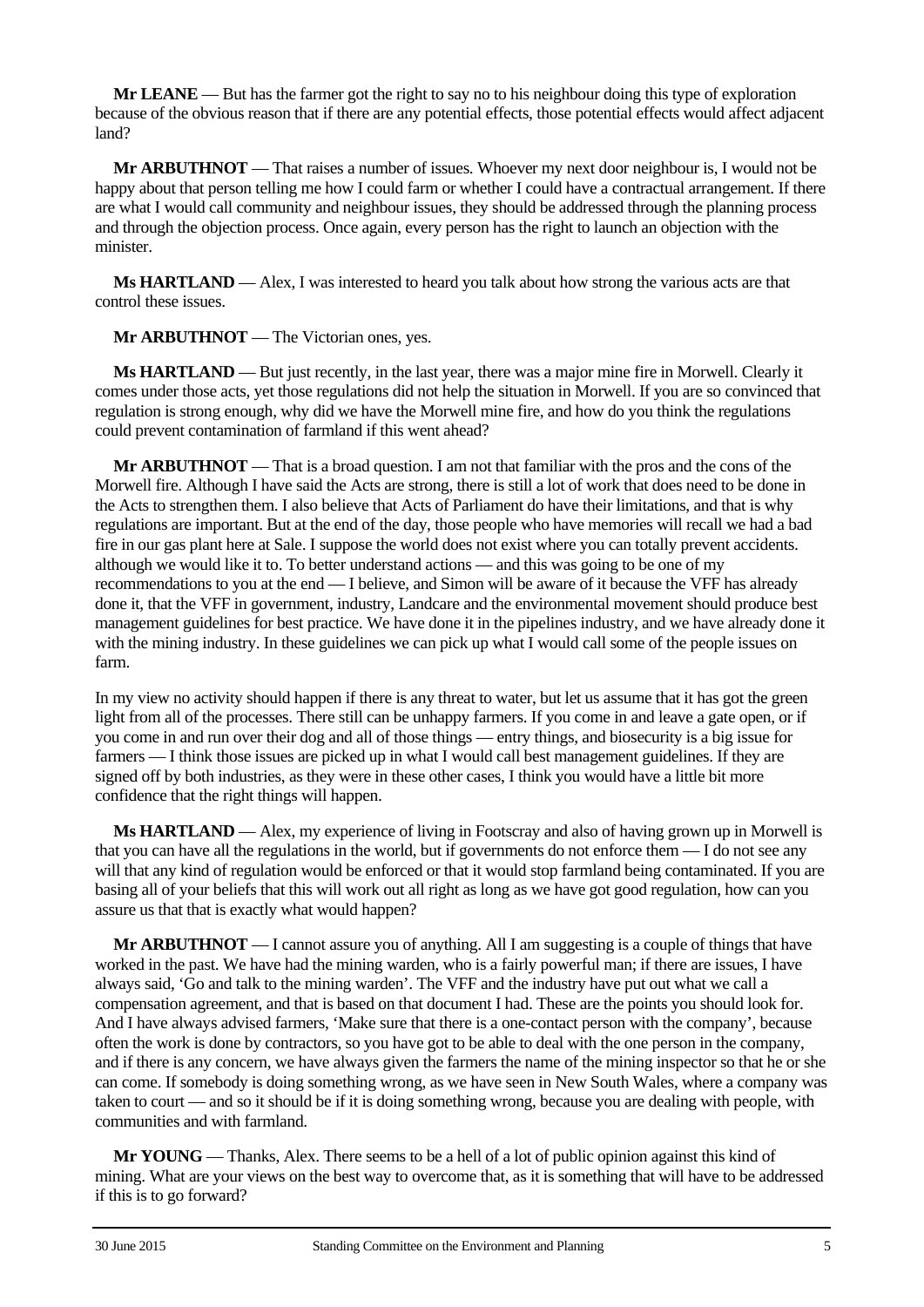**Mr ARBUTHNOT** — I found the summary of this Report fairly enlightening, actually — —

**Ms SHING** — For the purposes of Hansard, can you indicate which report you are referring to?

**Mr ARBUTHNOT** — This is the Stakeholder Engagement report that was released in April. I think this report said that 27 per cent of people were opposed and 29 per cent were in favour — or 31 per cent or something — and the rest were in this middle ground. One should have a good hard look at what that middle ground were looking for. I think they were looking for the issues that I have already talked about.

I can appreciate that there are people who have very strong views. Once again, this report says quite clearly that they are probably not going to change their views; it does not matter how much information there is. On the other side there are the people who are very pro. We have this middle group, and I would think some farmers sit in there, and some farmers sit in both.

I tried not to be anti any industry. If I have my VFF hat on, it is my job to look after farmers. As I said at the start of my address, how can you live in Sale and not say the two industries have worked together — or how can you live in Morwell, where they have a very strong agricultural industry and a power industry? A lot of our sons and daughters work here. I must admit that an anti-mining resolution was put at the VFF conference last week, and it was defeated because of that very point. If our sons and daughters and people work in these mines and work in communities, why should we be anti? You can ask the mining industry tomorrow. Somebody told me — and I am on mining, not gas — there are six big mining operations in the state of Victoria. My personal view is the biggest threat to agricultural land comes from towns and buildings and people building houses on our land, not from mining.

**Mr DALLA-RIVA** — Thanks, Alex. I followed this up earlier with previous witnesses, in particular the first point. You make the assumption that there is gas — coal seam gas, shale gas or — what is the other one?

**Mr ARBUTHNOT** — Tight gas.

**Mr DALLA-RIVA** — Tight gas; I am still learning. It is predicated on the assumption that there is gas available, so I want your views on that assumption and why you would spend effort and time when there accessibility to gas offshore. The second part — and you may not have been here earlier — but as you would understand, the dairy industry and the agricultural business in Victoria in particular is highly regarded overseas in the emerging Chinese markets, the Indian subcontinent and elsewhere. How do you see the development of proposed — if there were, to take the first part that there is, but I am still not convinced there is. Taking the second part, how do you then establish that we are not damaging our dairy/agricultural business — with your VFF hat on — to the benefit of an industry that may or may not be there?

**Mr ARBUTHNOT** — The first part of your question — and you need to ask the miners tomorrow — I am not too sure in the reports that I have read that there is coal seam gas onshore. It is there, but whether it is in commercially viable quantities —

**Mr DALLA-RIVA** — Sustainable, yes.

**Mr ARBUTHNOT** — The suggestion that I read in that energy report is that deep gas is in the Otway Basin and in the Gippsland Basin. Richard Owen, the Chairman of ExxonMobil, spoke here last week, and I asked him about his comments on future onshore exploration because when addressing the Business Council of Australia in Sydney he did say — and this is in my report — that ExxonMobil would need to come on shore. He also told me — and you can check this out — that the federal government is looking at extending towards Flinders Island and licences to do more exploration. I am only quoting what Richard Own says. Richard Owen says they are going deeper and deeper now to get gas, it is costing more and there are impurities in it mercury — which is why the new gas plant is being made to take the mercury out. It is a good question to ask the industry tomorrow. Coming back to the food —

**Mr DALLA-RIVA** — Sorry, what is to be taken out?

**Mr ARBUTHNOT** — They are going deeper for it, and there are more impurities in it which have got to be taken out. Mercury is one.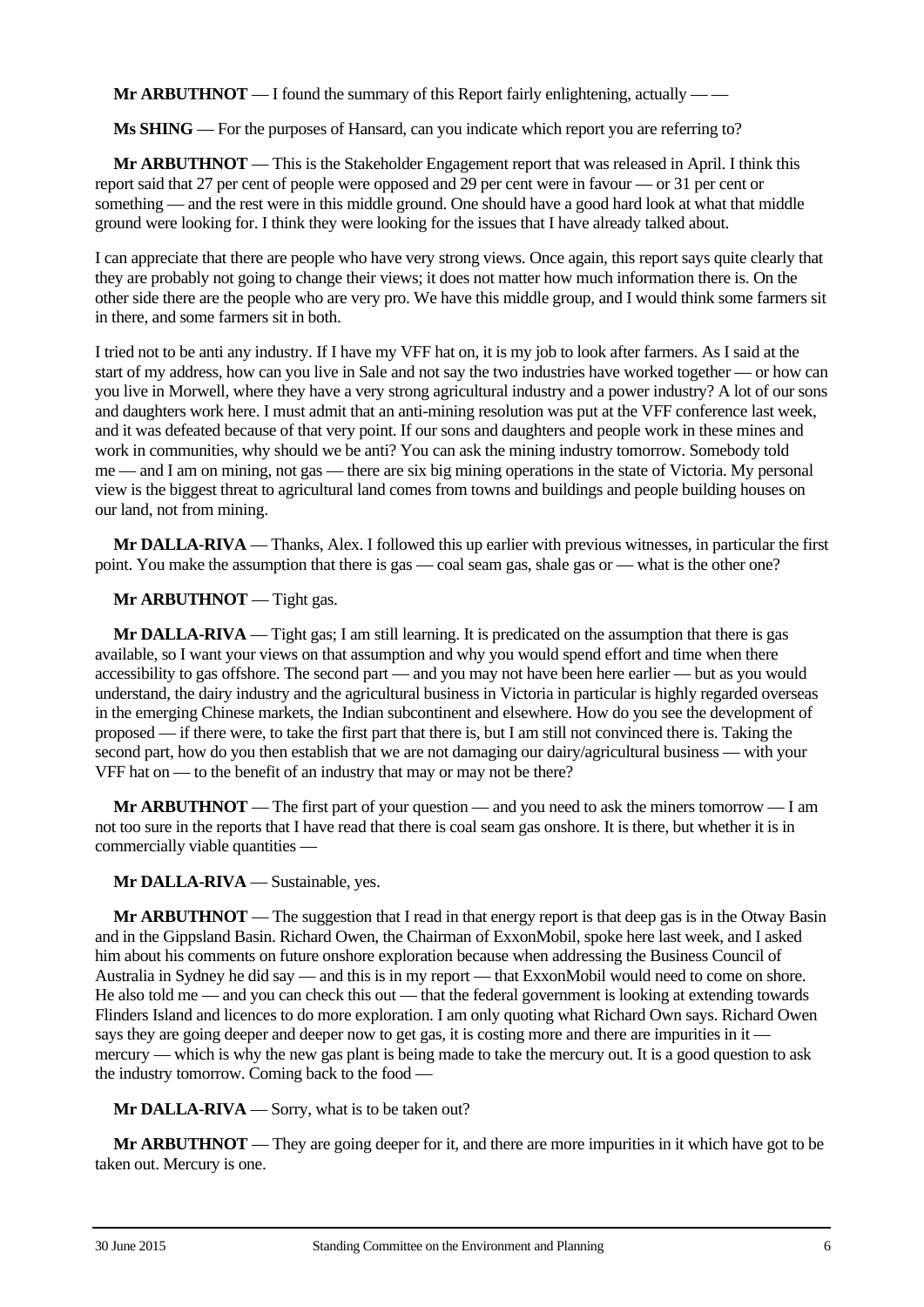**Mr DALLA-RIVA** — If there are more impurities, does that not then add risk and add to the argument of people opposed to it that we are actually exposing issues that would perhaps not have been exposed in other types of gas exploration — for example offshore, where there are issues such as high levels of mercury and other things? In other words, does that not justify the concerns of the community that if they are identifying higher levels of toxicity in the gas, it therefore justifies the argument that it should be onshore.

**Mr ARBUTHNOT** — These are questions you need to ask the industry, but that is why ExxonMobil are spending \$1 billion or something on building new gas plants to take the mercury out. Otherwise it would not meet the regulations. Coming back to healthy food —

**Mr DALLA-RIVA** — Then we will go on to the issue about the dairy industry.

**Mr ARBUTHNOT** — Yes.

**Mr DALLA-RIVA** — You would know this, as I do, given my former role: the dairy industry is well regarded around the world. Victoria in particular is well regarded. When they buy dairy from Australia, particularly Victoria, people know they are getting the best. I know you are busy arguing about New South Wales et cetera, but would it not at the expense of a secondary industry put at risk a primary industry that is now in existence and developing and growing?

**Mr ARBUTHNOT** — There is no way we should do anything that will put our food and agriculture at risk. Not only that, if I can put my Gippsland hat on, I see — and I see this for the whole of Australia with my Landcare badge on — that we should be able to value-add our food by promoting our clean, green image and best management practices. When you have 92 per cent of farmers in the Landcare group or practising it, it is fairly easy to market our food with Landcare values. In Gippsland I want to include greenhouse gas emission sustainability. For those of you who are not in Gippsland, I have this vision that we will market our food overseas as being the cleanest and the greenest. So the industry itself would have to be absolutely assured that there are no problems. When you have Claire Miller here tomorrow you will see that there is a whole chapter — 40 to 50 pages — in the briefing booklet from the dairy industry on food safety. It starts from how milk is tested and goes through everything from the factory. That is a very good question, and I urge you to ask her that tomorrow.

**Mr DALLA-RIVA** — This is a final question. If you were a betting man — I am not a betting man would you put at risk the dairy industry in place of the gas industry?

**Mr ARBUTHNOT** — Not at all. Food quality and those productions are paramount. Unless the community is assured that they are protected, we should not encounter that. And quoting from the Dairy Report, you would not expect any industry to have more concerns about the impact of gas production or development than the dairy industry. For them to come out and advocate coexistence is a significant statement.

**Mr RAMSAY** — Thank you, Alex, for your presentation and contribution to the committee. I just need some clarity about some of the things you said. I do note and respect your work in regional development, Landcare and environmental stewardship and in representing farmers. And I apologise to everyone, as there has been a lot said about farmers in this particular session, but certainly Alex has a long history of supporting that constituency. When you came into this room you said to us that you see there is opportunity for coexistence of mining and agriculture without detriment to either. You went on to talk about the importance of gas and access to gas in regional areas. Certainly the previous government spent a lot of money in providing small towns with gas connections. I do not think anyone is disputing that.

The issue for us of course is whether offshore gas or onshore gas should be used to allow that regional development in towns. Only two days ago the VFF extended their moratorium for five years on the basis that they were not yet convinced and science has yet to prove that maybe 30 years down the track our aquifers and groundwater would not be contaminated by the use of ad hoc coal seam gas. As you well know, Alex, Gippsland has a history of problems associated with their aquifers. I am still not clear whether you still believe — and if you do, on what basis — coal seam gas mining can coexist with agriculture in Gippsland if there are regulatory frameworks that protect agriculture. In fact the science clearly indicates there are no harmful effects. Your very own organisation only two days ago said they are not yet convinced that agriculture can coexist with coal seam gas exploration. The science is not there and neither are the regulatory frameworks.